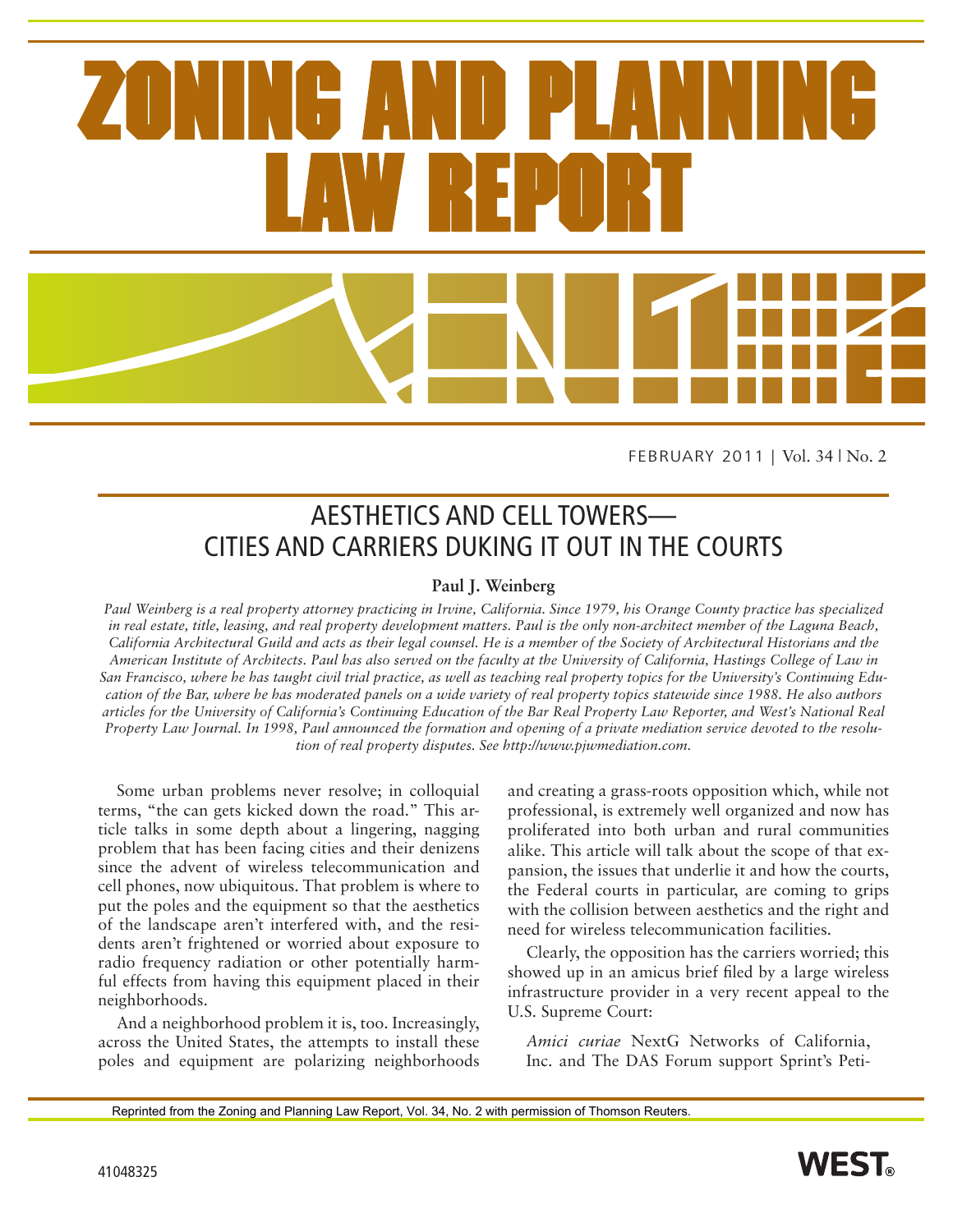# **ZONING AND PLANNING LAW REPORT**

| <b>AESTHETICS AND CELL TOWERS-</b><br>CITIES AND CARRIERS DUKING IT OUT IN THE |  |
|--------------------------------------------------------------------------------|--|
|                                                                                |  |
|                                                                                |  |
| Ninth Circuit holds city's ban on tattoo parlors violated                      |  |
| Eastern District of Pennsylvania rules on standing to                          |  |

tern Distrcit of Pennsylvania rules on standing to challenge denial of use variance for construction of wireless telecommunications facility................................. 16

> **Editorial Director** Tim Thomas, Esq.

**Contributing Editors** Patricia E. Salkin, Esq. Lora Lucero, Esq.

**Publishing Specialist** Robert Schantz

**Electronic Composition** Specialty Composition/Rochester Desktop Publishing

Zoning and Planning Law Report (USPS# pending) is issued monthly, except in August, 11 times per year; published and copyrighted by Thomson Reuters, 610 Opperman Drive, P.O. Box 64526, St. Paul, MN 55164-0526. Application to mail at Periodical rate is pending at St. Paul, MN.

POSTMASTER: Send address changes to Zoning and Planning Law Report, 610 Opperman Drive, P.O. Box 64526, St. Paul MN 55164-0526.

> © 2011 Thomson Reuters ISSN 0161-8113 Editorial Offices: 50 Broad Street East, Rochester, NY 14694 Tel.: 585-546-5530 Fax: 585-258-3774 Customer Service: 610 Opperman Drive, Eagan, MN 55123 Tel.: 800-328-4880 Fax: 612-340-9378

This publication was created to provide you with accurate and authoritative information concerning the subject matter covered; however, this publication was not necessarily prepared by persons licensed to practice law in a particular jurisdiction. The publisher is not engaged in rendering legal or other professional advice and this publication is not a substitute for the advice of an attorney. If you require legal or other expert advice, you should seek the services of a competent attorney or other professional.

tion for Certiorari because the Ninth Circuit's en banc decision … presents an important case of national interest. The Ninth Circuit's narrow reading of Section 253(a) in this case is directly contrary to the intent of Congress, the policy goals of the Federal Communications Commission … and the interpretation of Section 253 by the FCC and several other Circuit Courts. *If uncorrected, the Ninth Circuit's en banc decision likely will embolden local governments to erect regulatory regimes so Byzantine as to have the effect of thwarting the deployment of advanced telecommunications technologies and competitive telecommunication services. While unacceptable in any context, the costs, burdens, delays, and uncertainty imposed by such municipal requirements will be particularly detrimental to the ability of new entrants, such as NextG and other DAS Forum members, to enter the market*. 1

There is no question that a lot of money is at stake in this battle; the carriers and their public relations entity, the Distributed Antenna Systems (DAS) Forum, have made that clear in their own conferences and other public gatherings. On its website, the DAS Forum describes itself as:

[A] broad-based nonprofit organization, dedicated to the development of the DAS component of the nation's wireless network[.] Founded in 2006, the DAS Forum is the only national network of leaders focused exclusively on shaping the future of DAS as a viable complement to traditional macro cell sites and a solution to the deployment of wireless services in challenging environments."2

The DAS Forum is comprised of large telecommunication entities and their suppliers, including Sprint Nextel, T-Mobile, Extenet Systems, and suppliers such as Corning Cable Systems and American Tower Corporation. What's especially interesting, though, is the volume of money that is at stake. On a web page advertising a June 15, 2010, conference, the DAS Forum said *"*Learn why DAS is a magnet for private equity and venture capital money, attracting more than \$1/2 billion in the last year alone."3 This is a staggering number, so high as to potentially warp traditional land use decisions, making them susceptible to political influence and a magnet for sophisticated, skilled land use consultants and political operatives.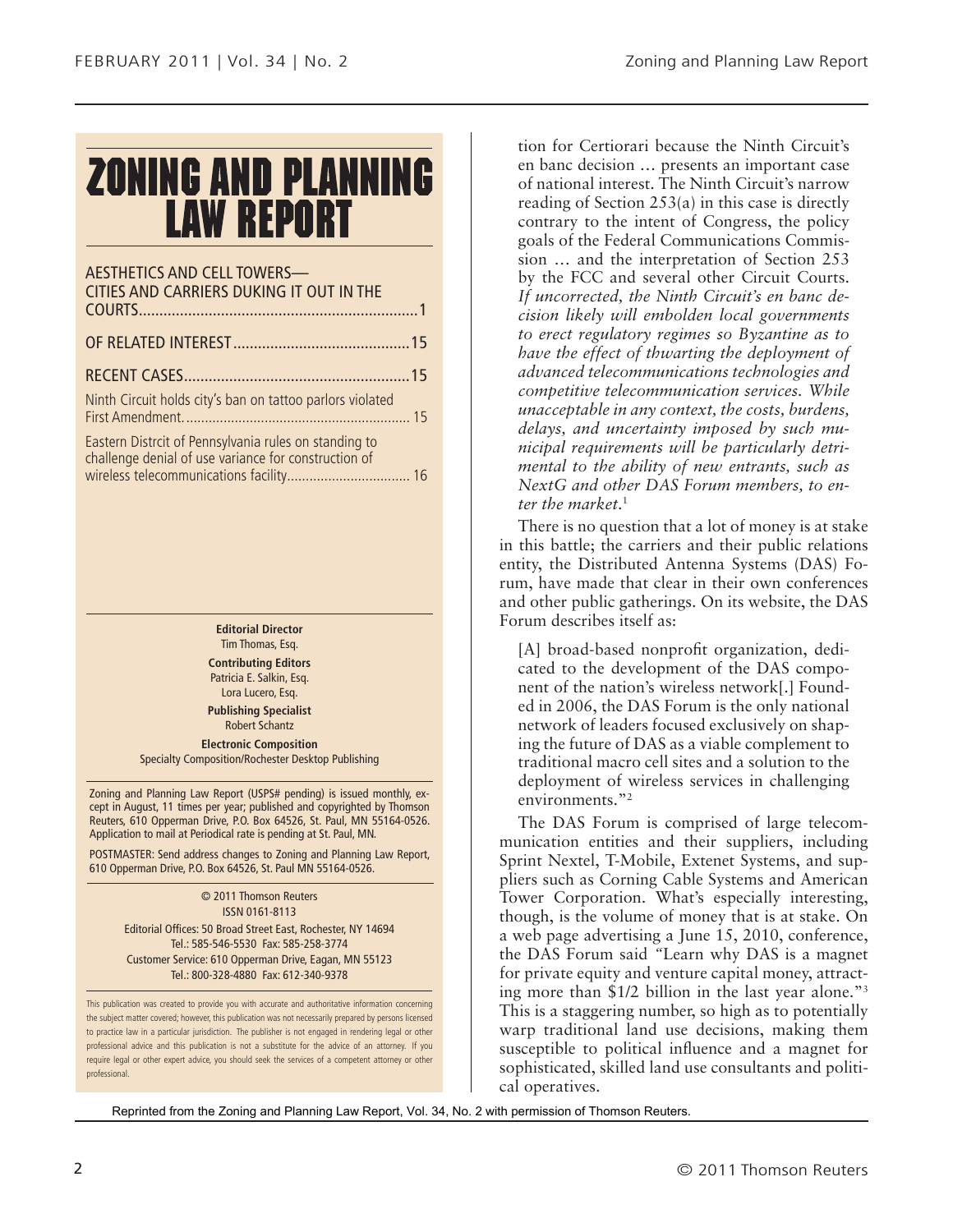Distributed Antenna Systems, as a technology, is the latest iteration of an old maxim called "Moore's Law," enumerated in 1965 by Intel co-founder Gordon E. Moore. As Wikipedia puts it:

Moore's Law describes a long-term trend in the history of computing hardware. The number of transistors that can be placed inexpensively on an integrated circuit has doubled approximately every two years. The trend has continued for more than half a century and is not expected to stop until 2015 or later.<sup>4</sup>

The DAS system, described by the DAS Forum itself, is a lightweight and smaller exponent of the prior taller, larger cellphone towers that preceded it:

A DAS network is, basically, a series of small antennas located on utility or streetlight poles in public rights-of-way or utility easements that are interconnected by fiber optic lines. Where a traditional "macro" wireless cell site such as a tower or monopole typically has a full complement of electronic network equipment located at the site with the antenna, the DAS network splits that traditional cell by placing the electronic network equipment at a central "hub" location and routing the signals to and from the remote antenna "nodes" via the fiber optic lines.

These DAS networks facilitate a greater re-use of the wireless spectrum, since the antennas define small radio coverage cells isolated from each other, each carrying the same capacity and quality as a network delivered by traditional means. In addition, a DAS network in an urban area can provide coverage in many areas or "dead spots" that may be "shadowed" from coverage by the traditional antenna locations. Higher capacity and greater coverage in turn are the necessary building blocks for new, content-intensive wireless telecommunications services that are in demand by consumers. *DAS networks also take advantage of existing rightsof-way infrastructure, in the same way as traditional, purely wireline telephone systems*."5

The DAS Forum and the wireless telecommunications entities that are its members are beginning a wave of litigation to compel the granting of land use permits for installation of these antennae and ancillary equipment across the country. What makes this wave of litigation different from its forebears is

that, under the DAS system, the telecommunication companies get to "piggyback" onto existing telephone poles, light poles and other previously-erected structures rather than having to construct, erect and maintain cell towers that can easily exceed 140 feet in height. On the surface, it would appear to be a win-win situation: The equipment has now shrunk and no new structures have to be built to accommodate it; the existing aesthetics won't be interfered with because existing installations will simply be modified to accommodate the new equipment.

*On the surface, Distributed Antenna Systems technology would appear to be a win-win situation: The equipment has now shrunk and no new structures have to be built to accommodate it.*

Is this in fact the case? If so, then why the proliferation of this litigation, and why are cities actively resisting allowing these installations to be constructed without the right to regulate their aesthetics, including the manner and method of installation as well as the location?

To put this problem into proper context, three Federal court cases dealing with the problems need to be reviewed. The 2008 Ninth Circuit case of *Sprint Telephony PCS v. County of San Diego6* is probably the best place to start, because it was the signal that the law was changing and that courts were going to more zealously uphold the rights and abilities of municipalities to control the "time, place and manner" of the location and installation of the wireless network infrastructure.

The County of San Diego enacted an ordinance to "establish comprehensive guidelines for the placement, design and processing of wireless telecommunications facilities in all zones within the County of San Diego."7 The County set up four tiers of categories in the ordinance, depending primarily on the visibility and location of the proposed facility. Criteria for approval of facilities were on a sliding scale; an application for a low-visibility structure in an industrial zone generally was subject to lesser requirements than an application for a large tower in a residential zone.

More relevant to the lawsuit, though, were the general zoning requirements. The ordinance required hearings before a zoning board, and the board had to make certain findings to allow the installation of the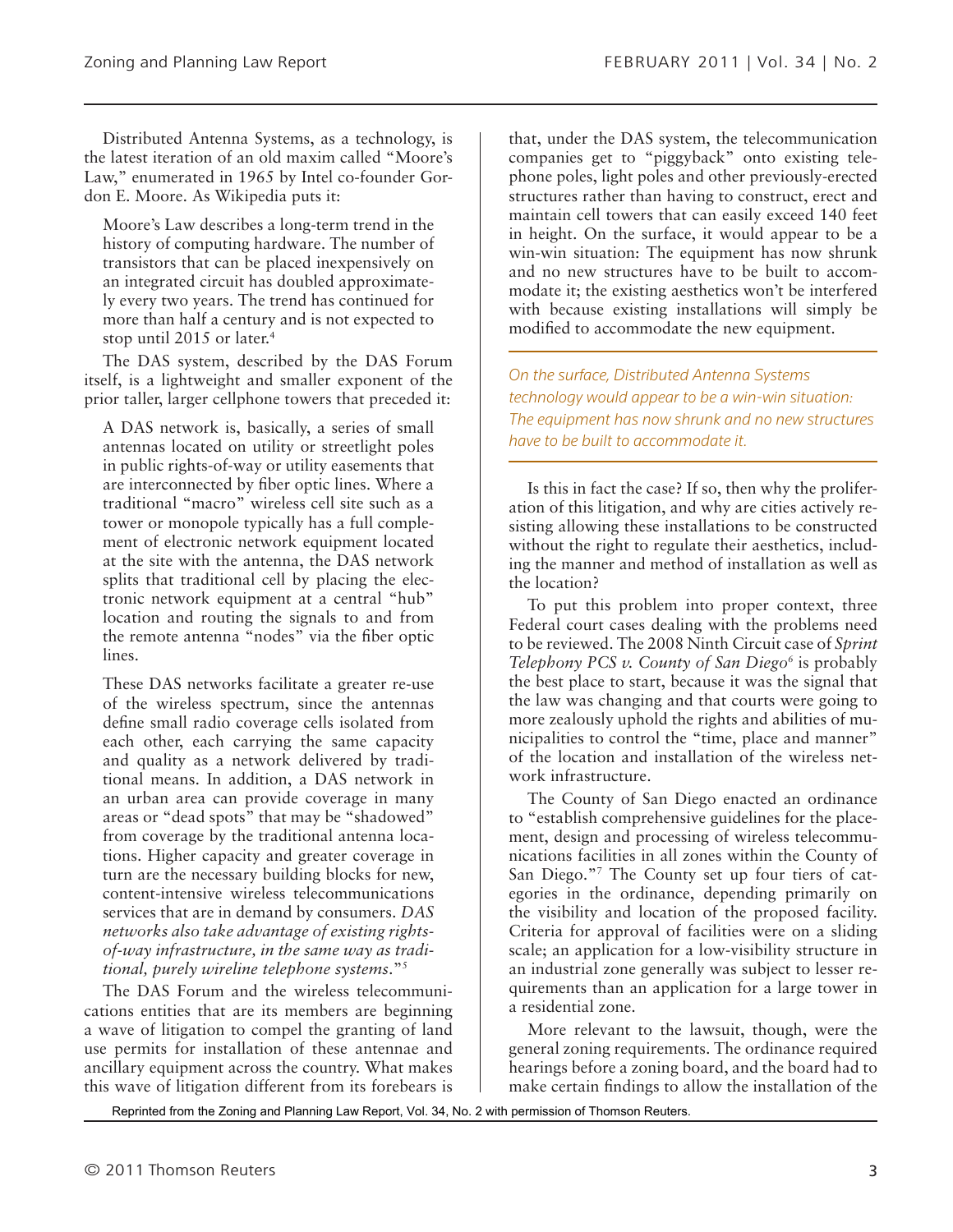wireless facilities. Not surprisingly, almost all of the findings related to planning and aesthetic standards:

Before a permit is granted, the zoning board must find:

That the location, size, design and operating characteristics of the proposed use will be compatible with adjacent uses, residents, buildings, or structures, with consideration given to:

- 1. Harmony in scale, bulk, coverage and density;
- 2. The availability of public facilities, services and utilities;
- 3. The harmful effect, if any, upon desirable neighborhood character;
- 4. The generation of traffic and the capacity and physical character of surrounding streets;
- 5. The suitability of the site for the type and intensity of use or development which is proposed; and to
- 6. Any other relevant impact of the proposed use.

The decision-maker retains discretionary authority to deny use permit application or to grant the application conditionally.8

Sprint came out of the gate with the position that the ordinance itself violated the supervening Federal law, 47 U.S.C.A. § 253(a). Section 253(a) provides that no state or local statute or regulation may prohibit or have the effect of prohibiting the ability of any entity to provide any interstate or intrastate telecommunications service. Sprint argued that San Diego's ordinance, on its face, prohibited or had the effect of prohibiting Sprint's ability to provide wireless telecommunication services.9 The County rejoined that  $\S 253(a)$  did not apply to the ordinance, because another Federal statute, 47 U.S.C.A. § 332(c)(7), exclusively governs wireless regulations and (perhaps more importantly) that the ordinance wasn't an effective prohibition on the provision of wireless services. The County's position relied clearly on the fact that a specific, detailed set of criteria were set forth in the ordinance, rather than an outright prohibition.

The Ninth Circuit looked at both statutes. As to § 253(a), the court acknowledged the language therein that no State or local regulation could prohibit or have the effect of prohibiting the ability of an entity to provide telecommunication services. Interestingly, though, the Ninth Circuit did some independent research and found that, although the House of Representatives had originally proposed legislation requiring the FCC to regulate directly the placement of wireless telecommunications facilities, the House and Senate conferees decided instead to preserve the authority of State and local governments over zoning and land use matters, except in the limited circumstances set forth in the conference agreement.<sup>10</sup>

The Ninth Circuit also declaratively announced that 47 U.S.C.A.  $\S$  332(c)(7)(A) preserves the authority of local governments over zoning decisions regarding the placement and construction of wireless service facilities, subject to limitations enumerated elsewhere in the statute. The court stated, "One such limitation is that local regulations shall not prohibit or have the effect of prohibiting the provision of personal wireless services."<sup>11</sup>

So, in a sense, the court was "telegraphing" its punch; to it, the statutes were clear. Zoning authority was to remain in the hands of local municipalities unless it had the effect of completely prohibiting wireless service. The court went on to review some appellate decisions that seemed to be at variance with that declarative standard, in particular *City of Auburn v. Qwest Corporation*. 12 The court took the dramatic step of overruling its own prior holding in the *Auburn* case. It was pretty clear that the Eighth Circuit had recently stung the court by rejecting the *Auburn* standard in the case of *Level 3 Communications, L.L.C. v. City of St. Louis, Mo.13* As the Ninth Circuit put it in the opinion:

Recently, the Eighth Circuit rejected the *Auburn* standard and held that, to demonstrate preemption, a plaintiff "must show actual or effective prohibition, rather than the mere possibility of prohibition." [Citation omitted.] We find persuasive the Eighth Circuit's and district court's critique of *Auburn*. Section 253(a) provides that "[n]o State or local statute or regulation … may prohibit or have the effect of prohibiting… provi[sion of]… telecommunication service." In context, it is clear that Congress' use of the word "may" works in tandem with the negative modifier "[n]o" to convey the meaning that "state and local regulations shall not prohibit or have the effect of prohibiting telecommunications service." Our previous interpretation of the word "may" as meaning "might possibly" is incorrect. We therefore overrule *Auburn* and join the Eighth Circuit in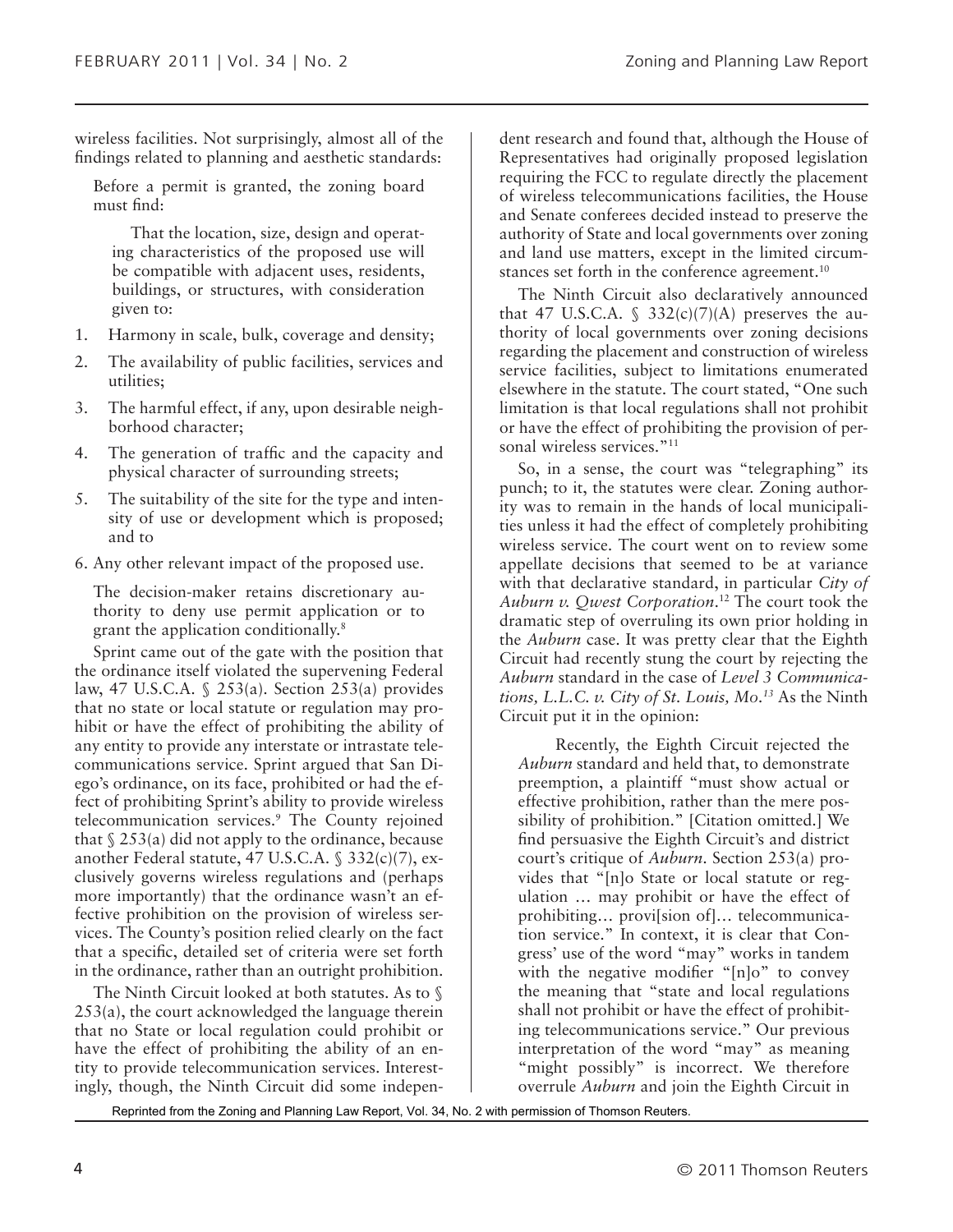holding that "a plaintiff suing a municipality under Section 253(a) must show actual or effective prohibition, rather than the mere possibility of prohibition." [Citation omitted.]<sup>14</sup>

Interestingly, the United States Supreme Court was then asked to review the *Level Three* case and the *Sprint Telephony* case by petitions for certiorari filed in both cases. The Supreme Court asked the Solicitor General to opine as to whether the Court should get involved in the dispute and, more pointedly, as the question was presented:

Whether 47 U.S.C. 253(a), which provides that "[n]o State or local statute or regulation, or other State or local legal requirement, may prohibit or have the effect of prohibiting the ability of any entity to provide any interstate or intrastate telecommunications service" preempts only those state and local requirements that have an actual effect on the ability to provide service, as opposed to those that might have such an effect in the future[.]<sup>15</sup>

Elena Kagan, now a Supreme Court Justice, was at that time the Solicitor General. She opined that the Ninth Circuit got it right in *Sprint Telephony*:

Focusing on the word "may" in Section 253(a), some courts of appeals have suggested that "regulations that may have the effect of prohibiting the provision of telecommunications services are preempted" without regard to their "actual impact" on service providers[.] That suggestion is incorrect, and petitioners make little effort to defend it. As the Ninth Circuit explained below, "Congress' use of the word 'may' works in tandem with the negative modifier '[n]o' to convey the meaning that 'state and local regulations shall not prohibit or have the effect of prohibiting telecommunications service.'" *Thus, the word "may" is properly read in this context not to refer to the possible or conceivable effects of a regulation, but rather to deny permission to States and localities to enforce the types of legal requirements that Section 253(a) forbids. Nothing in the text of Section 253(a) "results in a preemption of regulations which might, or may at some point in the future, actually or effectively prohibit services."16*

The Ninth Circuit went on in *Sprint Telephony* to show why 47 U.S.C.A.  $\frac{2}{3}$  332(c)(7) should control over § 253(a):

Our present interpretation of  $\S$  253(a) is buttressed by our interpretation of the same relevant text in §  $332(c)(7)(B)(i)(II)$ —"prohibit or have the effect of prohibiting." In [MetroPCS, Inc. v. City and County of San Francisco, 400 F.3d 715 (9th Cir. 2005)], to construe § 332(c)  $(7)(B)(i)(II)$ , we focused on the actual effects of the city's ordinance, not on what effects the ordinance might possibly allow[.] Indeed, we rejected the plaintiff's argument that, because the city's zoning ordinance granted discretion to the city to reject an application based on vague standards such as "necessity," the ordinance necessarily constituted an effective prohibition. … Consequently, our interpretation of the "effective prohibition" clause of  $\S$  332(c)(7)(B)(i) (II) differed markedly from *Auburn*'s interpretation of the same relevant text in  $\S 253(a)$ .

#### [...]

Our holding today therefore harmonizes our interpretations of the identical relevant text in  $\S$  $253(a)$  and  $332(c)(7)(B)(i)(II)$ . Under both, a plaintiff must establish either an outright prohibition or an effective prohibition on the provision of telecommunications services; a plaintiff's showing that a locality could *potentially* prohibit the provision of telecommunication services is insufficient.<sup>17</sup>

Here, the court brought the conflict out into the open; plaintiffs have to show that there is, in essence, an outright or actual prohibition by the municipal entity in denying service through the ordinance or its enforcement, not one that might possibly occur. In many ways, this is a pragmatic and "bright line" solution to what had become a tangled web of conflicting decisions, particularly because of the *Auburn* case. Courts were put in the untenable position, at the District Court level, of trying to determine whether municipal conduct rose to the level of *potentially* harming the ability of a telecommunications carrier to establish service in an area. This would be, in the best of cases, a dodgy and amorphous standard to try to apply, requiring courts to prognosticate on what might happen in the future.

Nor surprisingly, Sprint then tried to attack the zoning boards as simply another "tool" for a municipality to stop wireless services. The court saw the fallacy in the argument: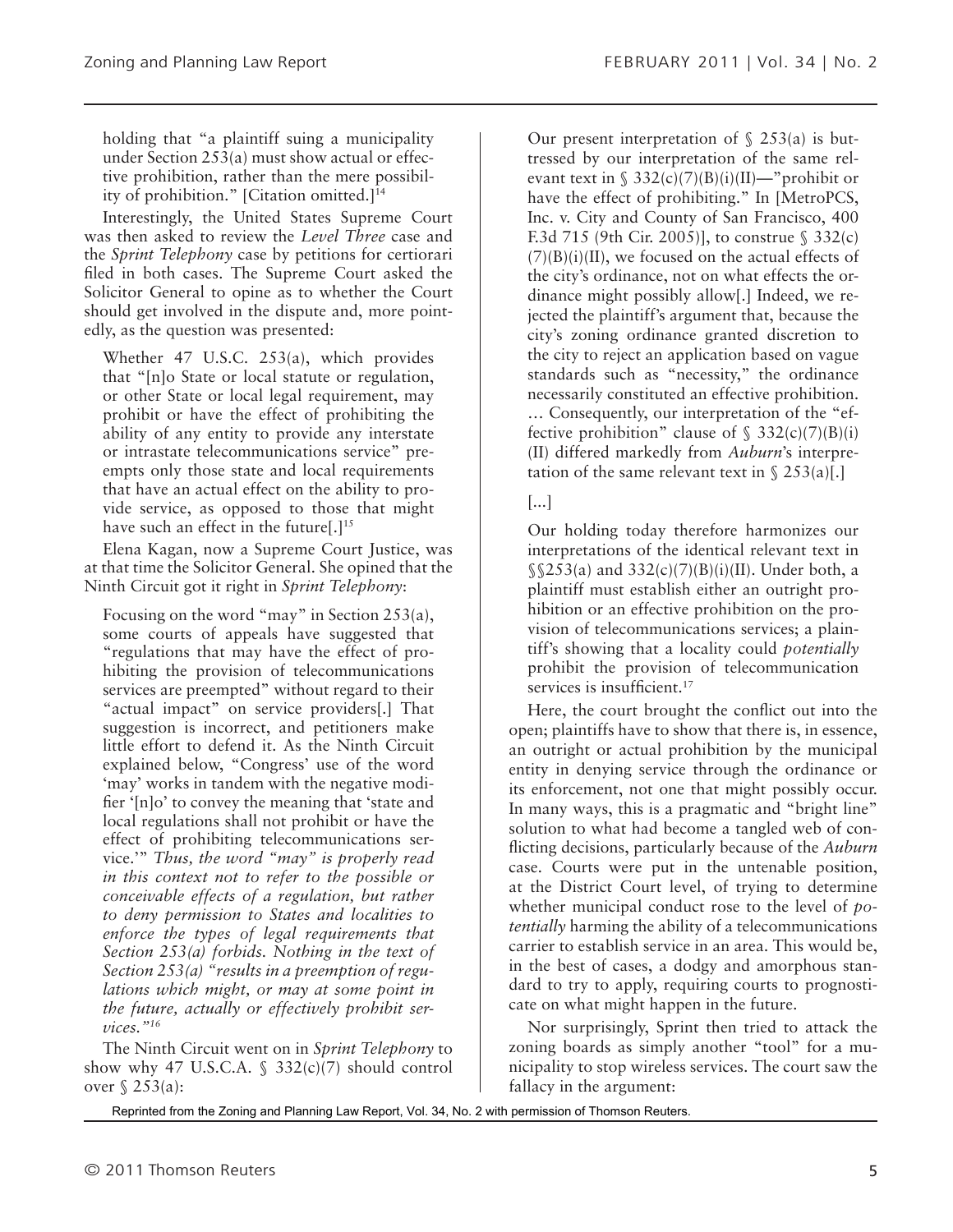Most of Sprint's arguments focus on the discretion reserved to the zoning board. For instance, Sprint complains that the zoning board must consider a number of "malleable and open-ended concepts" such as community character and aesthetics; it may deny or modify applications for "any other relevant impact of the proposed use"; and it may impose almost any condition that it deems appropriate. A certain level of discretion is involved in evaluating any application for a zoning permit. It is certainly true that a zoning board could exercise its discretion to effectively prohibit the provision of wireless services, but it is equally true (and more likely) that a zoning board would exercise its discretion only to balance the competing goals of an ordinance—the provision of wireless services and other valid public goals such as safety and aesthetics[.]

The same reasoning applies to Sprint's complaint that the ordinance imposes detailed application requirements and requires public hearings. Although a zoning board could conceivably use these procedural requirements to stall applications and thus effectively prohibit the provision of wireless services, the zoning board equally could use these tools to evaluate fully and promptly the merits of an application. Sprint has pointed to no requirement that, on its face, demonstrates that Sprint is effectively prohibited from providing wireless services. For example, the Ordinance does not impose an excessively long waiting period that would amount to an effective prohibition. Moreover, if a telecommunications provider believes that the zoning board is in fact using its procedural rules to delay unreasonably an application, or its discretionary authority to deny an application unjustifiably, the Act provides an expedited judicial review process in federal or state court. *See* 47 U.S.C. § 332(c)(7)(B)(ii) & (v).18

In ruling in this manner, the Ninth Circuit was following well-established, old and time-tested rules of procedure as well as substantive law in providing a way out for a wireless service provider who felt that it was being unfairly or unreasonably treated by a zoning board. For example, in the State of California an expedited review process under Code of Civil Procedure § 1094.5 permits a litigant to challenge an administrative review board that has made an administrative decision that it believes is invalid:

1094.5. Inquiry into validity of administrative order or decision.

a. Where the writ is issued for the purpose of inquiring into the validity of any final administrative order or decision made as the result of a proceeding in which by law a hearing is required to be given, evidence is required to be taken, and discretion in the determination of facts is vested in the inferior tribunal, corporation, board or officer, the case shall be heard by the court sitting without a jury[.]

47 U.S.C.A.  $\frac{2332(c)}{7}$ (B)(v) also provides for judicial review:

Any person adversely affected by any final action or failure to act by a State or local government or any instrumentality thereof ... may, within 30 days after such action or failure to act, commence an action in any court of competent jurisdiction. The court shall hear and decide such action on an expedited basis.

*In the Ninth Circuit, wireless providers have to go through the zoning process; they are not going to be able to avoid it by claiming that it "might possibly" prevent the establishment of wireless services.*

We can now see that the Ninth Circuit has established a framework to protect both the community and the wireless providers. The wireless providers have to go through the zoning process; they are not going to be able to avoid it by claiming that it "might possibly" prevent the establishment of wireless services. Correspondingly, though, municipalities are going to have to fairly and justly enforce their own zoning codes. San Diego's clearly met such requirements:

We are equally unpersuaded by Sprint's challenges to the substantive requirements of the Ordinance. Sprint has not identified a single requirement that effectively prohibits it from providing wireless services. On the face of the Ordinance, requiring a certain amount of camouflage, modest set-backs, and maintenance of the facility are reasonable and responsible conditions for the construction of wireless facilities, not an effective prohibition.19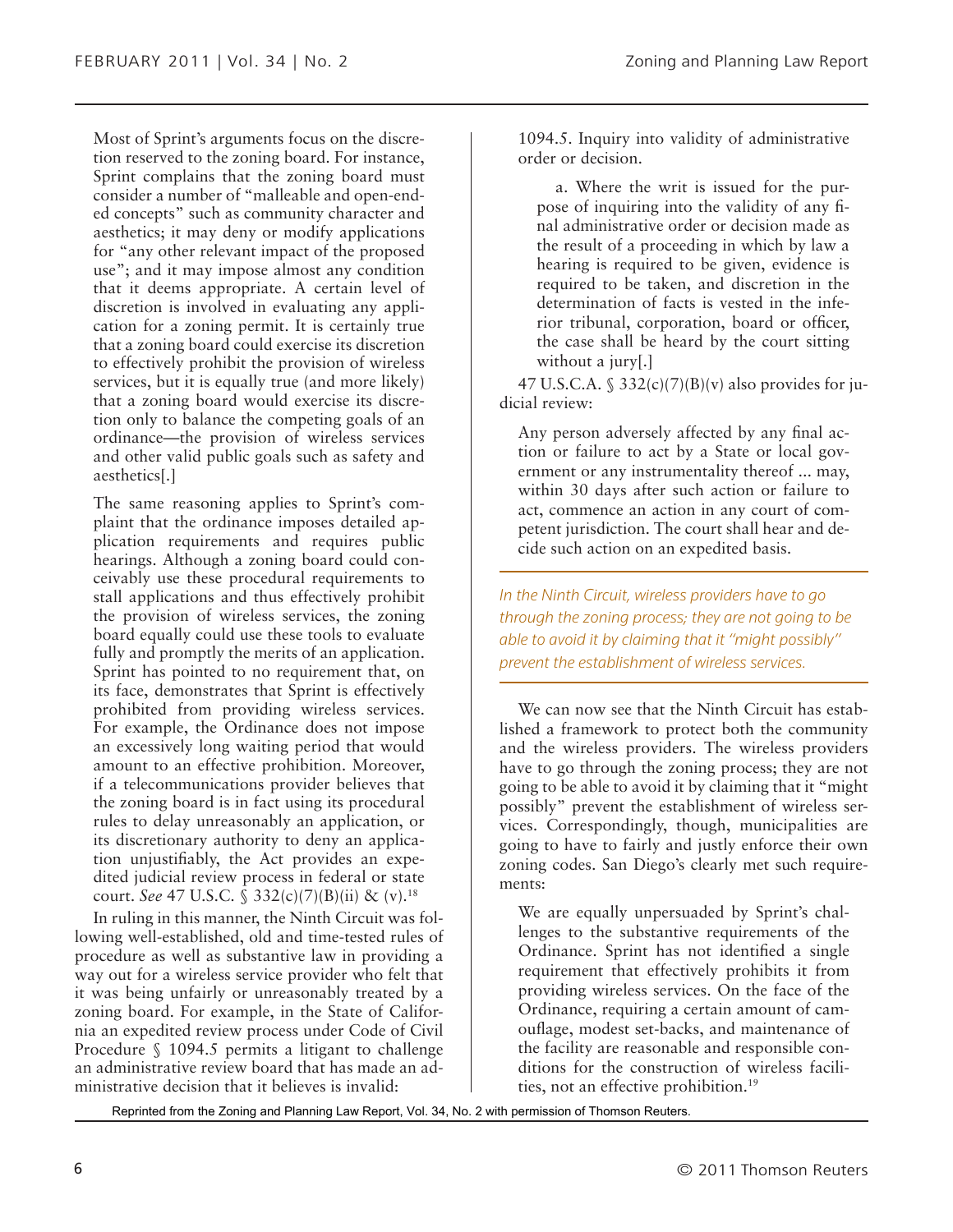Now, however, the bar has been raised. We now turn to the DAS system, with its correspondingly smaller footprint, but also the new and different problems that it raises by intruding into the public right-of-way and how municipalities and courts are coping with that.

Three decisions came down in 2009 that were of particular note. All were Federal cases and all dealt with public rights-of-way and how ordinances attempting to regulate aesthetics were affected by placing the poles and equipment in public rights-of-way. Two of the three cases were at the trial level at Federal District Courts in the Eastern and Central districts of California, respectively. Probably the more important one, and the better one to start with, is the October 2009 decision in *Sprint Telephony PCS, LLC v. City of Palos Verdes Estates*. 20

To understand how, in some ways, this case was so peculiarly local is to understand how high a priority that residents of the City of Palos Verdes place on aesthetics in general. By way of example, Rancho Palos Verdes is one of the very few cities in the United States that has its own view protection and view restoration ordinance. The City describes it as follows:

The citizens of Rancho Palos Verdes passed Proposition M in 1989 that set forth provisions for the preservation of views and the restoration of views impacted by foliage growth. The provisions of Proposition M have been incorporated into Section 17.02.040 of the City's Municipal Code and are administered by the View Restoration Division. In addition, the City adopted Guidelines that explain the procedure for preserving and restoring views. The process proceeds with the goal of reaching mutually acceptable solutions; however, if such resolutions are not reached, formal decisions are made by the City.21

The Ninth Circuit's opinion in the *Palos Verdes* opinion describes the community, too:

The City is a planned community, about a quarter of which consists of public rights-ofway that were designed not only to serve the City's transportation needs, but also to contribute to its aesthetic appeal. In 2002 and 2003, Sprint applied for permits to construct wireless telecommunications facilities ("WCF") in the City's public rights-of-way. The City granted eight permit applications but denied two others, which are at issue in this appeal. One of the proposed WCFs would be constructed on Via Azalea, a narrow residential street, and the other would be constructed on Via Valmonte, one of the four main entrances to the City. [...]

A City ordinance provides that WCF permit applications may be denied for "adverse aesthetic impacts arising from the proposed time, place, and manner of use of the public property." … Under the ordinance, the City's Public Works Director … denied Sprint's WCF permit applications, concluding that the proposed WCFs were not in keeping with the City's aesthetics. The City Planning Commission affirmed the Director's decision in a unanimous vote.

Sprint appealed to the City Council … which received into evidence a written staff report that detailed the potential aesthetic impact of the proposed WCFs and summarized the results of a "drive test," which confirmed that cellular service from Sprint was already available in relevant locations in the City. […] The Council issued a resolution affirming the denial of Sprint's permit applications. It concluded that a WCF on Via Azalea would disrupt the residential ambience of the neighborhood and that a WCF on Via Valmonte would detract from the natural beauty that was valued at that main entrance to the City.<sup>22</sup>

The underlying issue in the lawsuit had to do with the right of the City to decide aesthetics issues when a telecommunications provider wanted to provide telecommunication services by using a public rightof-way to do it. Cities had previously lost on this point in earlier litigation, and decisions after that time were all over the map:

While the question of whether California's municipalities have the power to consider aesthetics in deciding whether to grant WCF permit applications has been addressed by us and the California Courts of Appeals, it has not been resolved in a published opinion on which we may rely $[.]^{23}$ 

The *Palos Verdes* court treated 47 U.S.C.A. §  $332(c)(7)(B)$  carefully and went over this argument again:

One of the limitations that the TCA places upon local governments is that "[a]ny decision… to deny a request to place, construct or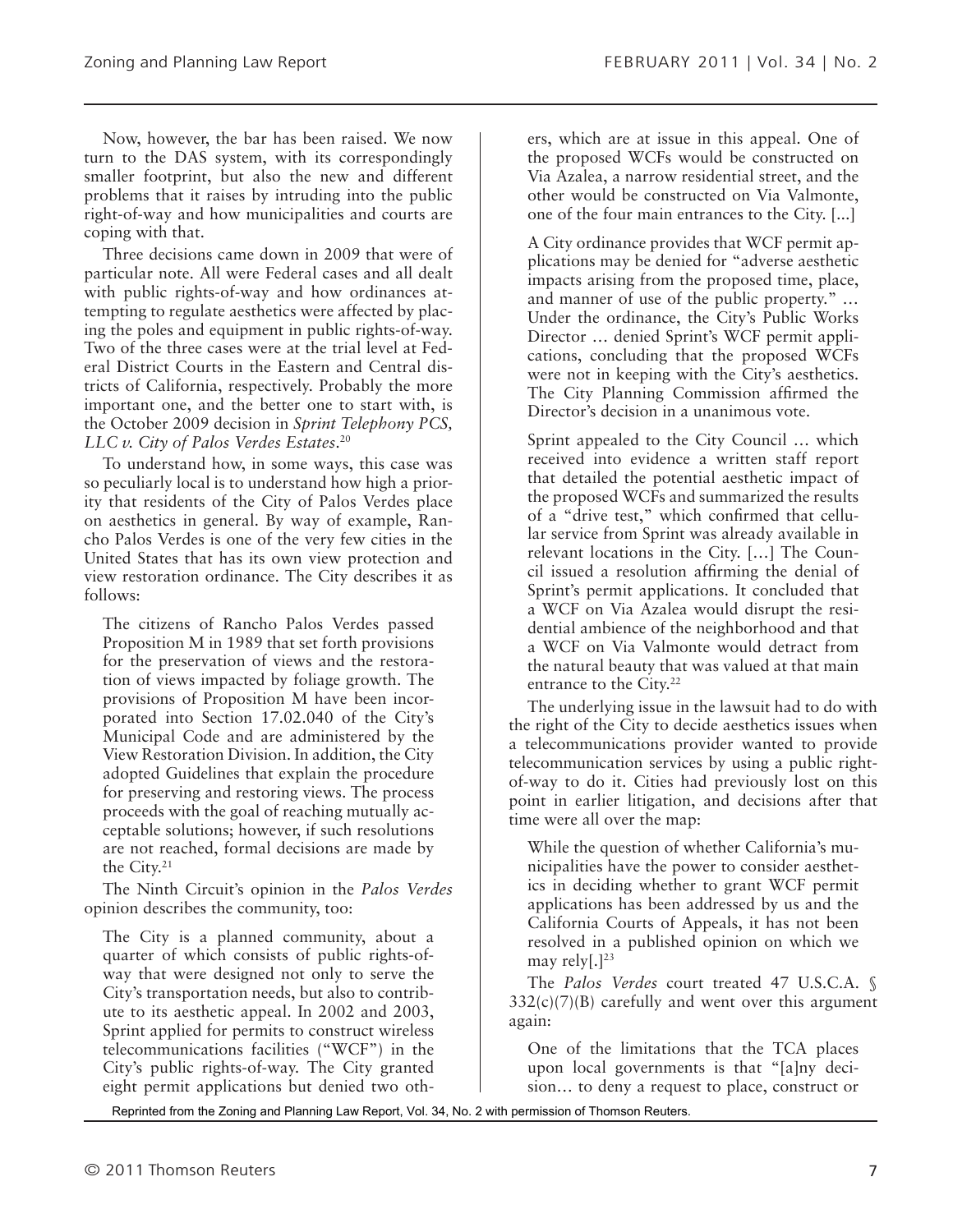modify personal wireless service facilities shall be in writing and supported by substantial evidence contained in a written record." [Citation omitted.] As we have explained, "The upshot is simple: this Court may not overturn the [City's] decision on 'substantial evidence' grounds if that decision is authorized by applicable local regulations and supported by a reasonable amount of evidence." [MetroPCS, Inc. v. City and County of San Francisco, 400 F.3d 715, 725 (9th Cir. 2005).]24

Interestingly, the *Palos Verdes* court noted in a footnote just how much the law had changed in the last two years:

The district court did not have the benefit of our decision in *Metro PCS* when it issued its order granting Sprint summary judgment on its claims under 47 U.S.C. §§ 253 and 332(c) (7)(B)(iii). Indeed, there has been considerable development in this area of the law since the district court resolved Sprint's motion. *See, e.g.*, [Sprint Telephony PCS, L.P. v. County of San Diego, 543 F.3d 571 (9th Cir. 2008); T-Mobile USA, Inc. v. City of Anacortes, 572 F.3d 987 (9th Cir. 2009).]25

Sprint came into court claiming that because the proposed improvements were in a right-of-way, § 7901 of the California Public Utilities Code (PUC) prohibited any local control of a decision based on aesthetics. In doing so, it relied on the case of *Sprint PCS Assets, LLC v. City of La Cañada Flintridge*, 26 in which the Ninth Circuit held that § 7901 preempted an ordinance that allowed a city to deny permits to install telecommunications facilities based solely on aesthetics.

The *Palos Verdes* court, though, essentially ignored the *La Cañada Flintridge* holding and reconciled the City of Palos Verdes' ordinance with the State law that Sprint was asserting overrode local land use authority:

The City's consideration of aesthetics in denying Sprint's WCF permit applications comports with PUC  $\S$  7901, which provides telecommunications companies with the right to construct WCFs "in such manner and at such points as not to incommode the public use of the road or highway." ... To "incommode" the public use is to "subject [it] to inconvenience or discomfort; to trouble, annoy, molest, embarrass, inconvenience" or "[t]o affect with inconvenience,

to hinder, impede, obstruct (an action, etc.)." 7 The Oxford English Dictionary 806 (2d ed. 1989); *see also* Webster's New Collegiate Dictionary 610 (9th ed. 1983). The experience of traveling along a picturesque street is different from the experience of traveling through the shadows of a WCF, and we see nothing exceptional in the City's determination that the former is less discomforting, less troubling, less annoying and less distressing than the latter. After all, travel is often as much about the journey as it is about the destination.27

To understand how dramatic a departure this harmonization of the state law and the local ordinance was from the *La Cañada Flintridge* holding, one has to know how polar the *La Cañada Flintridge* opinion was on this point:

Section 7901 gives telephone companies broad authority to construct telephone lines and other fixtures "in such manner and at such points as not to incommode the public use of the road or highway or interrupt the navigation of the waters." By the plain text of the statute, the only substantive restriction on telephone companies is that they may not "incommode the public use" of roads. It is possible that extremely severe aesthetic objections could conceivably incommode the use of the roads. … An extraordinarily unattractive wireless antenna might, for example, cause such visual blight that motorists are uncomfortable using the roads. Counsel for the City posited, during oral argument, that an unattractive wireless structure could cause "discomfort."

However, the most natural reading of § 7901 grants broad authority to telephone companies to install necessary wires and fixtures, so long as they do not interfere with public use of the roads. The text focuses on the *function* of the road—its "use," not its enjoyment. Based solely on § 7901, it is unlikely that local authorities could deny permits based on aesthetics without an independent justification routed in interference with the function of the road.<sup>28</sup>

The Ninth Circuit apparently later decided not to publish the opinion, and that threw the state of the law into greater chaos, but gave the *Palos Verdes* court the ability to settle the law without, in a sense, overruling itself.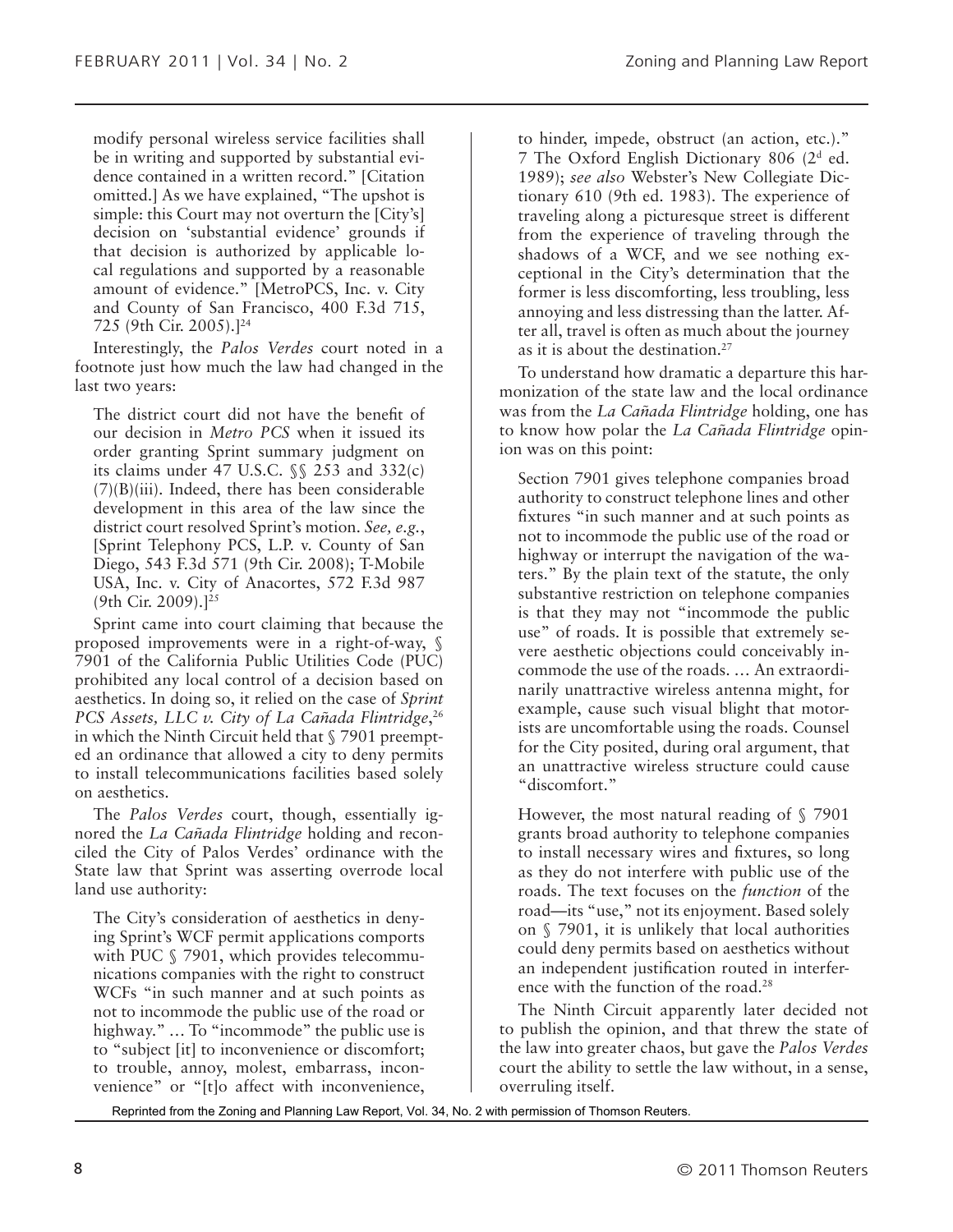On its face, the collision of the two opinions couldn't be more stark: the *La Cañada Flintridge* opinion is saying that, basically, if you can drive down the road and not hit the pole, and its mass, bulk and scale are not such a huge interference that you cannot use the roads, then Public Utilities Code § 7901 trumps any local land use decision based on aesthetics. *Palos Verdes* is saying the opposite: It has defined the word "incommode" in carefully laid out language, to make clear that the word "incommode" takes into account aesthetic issues.

It is all the more interesting to note how apparently sensitive the Circuit Judge writing the *Palos Verdes* opinion was on the issue of aesthetics. She went into detail about how aesthetics plays a part in rights-of-way:

The absence of a conflict between the City's consideration of aesthetics and PUC § 7901 becomes even more apparent when one recognizes that the "public use" of the rights-of-way is not limited to travel. It is a widely accepted principle of urban planning that streets may be employed to serve important social, expressive and aesthetic functions. See Ray Gindroz, *City Life and New Urbanism*, 29 Fordham Urban Law Journal 1419, 1428 (2002) ("A primary task of all urban architecture and landscape design is the physical definition of streets and public spaces as places of shared use."); Kevin Lynch, The Image of the City 4, (1960) ("A vivid and integrated physical setting, capable of producing a sharp image, plays a social role as well. It can furnish the raw material for the symbols and collective memories of group communication."); Camillo Sitte, City Planning According to Artistic Principles 111-12 (Rudolph Wittkower ed., Random House 1965) (1889) ("One must keep in mind that city planning in particular must allow full and complete participation to art, because it is this type of artistic endeavor, above all, that affects formatively every day and every hour of the great mass of the population…"). As Congress and the California Legislature have recognized, the "public use" of the roads might also encompass recreational functions. *See, e.g.*, Cal. Pub. Util. Code § 320 (burying of power lines along scenic highways); 23 U.S.C. § 131(a) (regulation of billboards near highways necessary "to promote … recreational value of public travel … and to preserve natural beauty.")

These urban planning principles are applied in the City, where the public rights-of-way are the visual fabric from which neighborhoods are made. For example, the City's staff report explains that Via Valmonte, which is adorned with an historic stone wall and borders a park, is "cherished for its rural character, and valued for its natural, unspoiled appearance, rich with native vegetation." Meanwhile, Via Azalea is described as "an attractive streetscape" that creates a residential ambience. That the "public use" of these rights-of-way encompasses more than just transit is perhaps most apparent from residents' letters to the Director, which explained that they "moved to Palos Verdes for its [a]esthetics" and that they "count on the City to protect [its] unique beauty with the abundance of trees, the absence of sidewalks, even the lack of street lighting."29

Sprint also brought up the companion section of the state Public Utilities Code, § 7901.1. That statute provides that "municipalities shall have the right to exercise reasonable control as to the time, place, and manner in which roads, highways, and waterways are accessed." As the *Palos Verdes* court put it:

That provision was added to the PUC in 1995 to "bolster the cities' abilities with regard to construction management and to send a message to telephone corporations that cities have authority to manage their construction, without jeopardizing the telephone corporations' statewide franchise."30

Although Sprint argued that § 7901.1 barred the City from invoking aesthetic concerns in denying WCF construction permits, the *Palos Verdes* court disagreed:

Aesthetic regulations are "time, place, and manner" regulations, and the California Legislature's use of the phrase "are accessed" in PUC § 7901.1 does not change that conclusion in this context. Sprint argues that the "time, place and manner" in which the rights-of-way "are accessed" can refer only to when, where, and how telecommunications service providers gain entry to the public rights-of-way. We do not disagree. However, a company can "access" a city's rights-of-way in both aesthetically benign and aesthetically offensive ways. It is certainly within a city's authority to permit the former and not the latter.<sup>31</sup>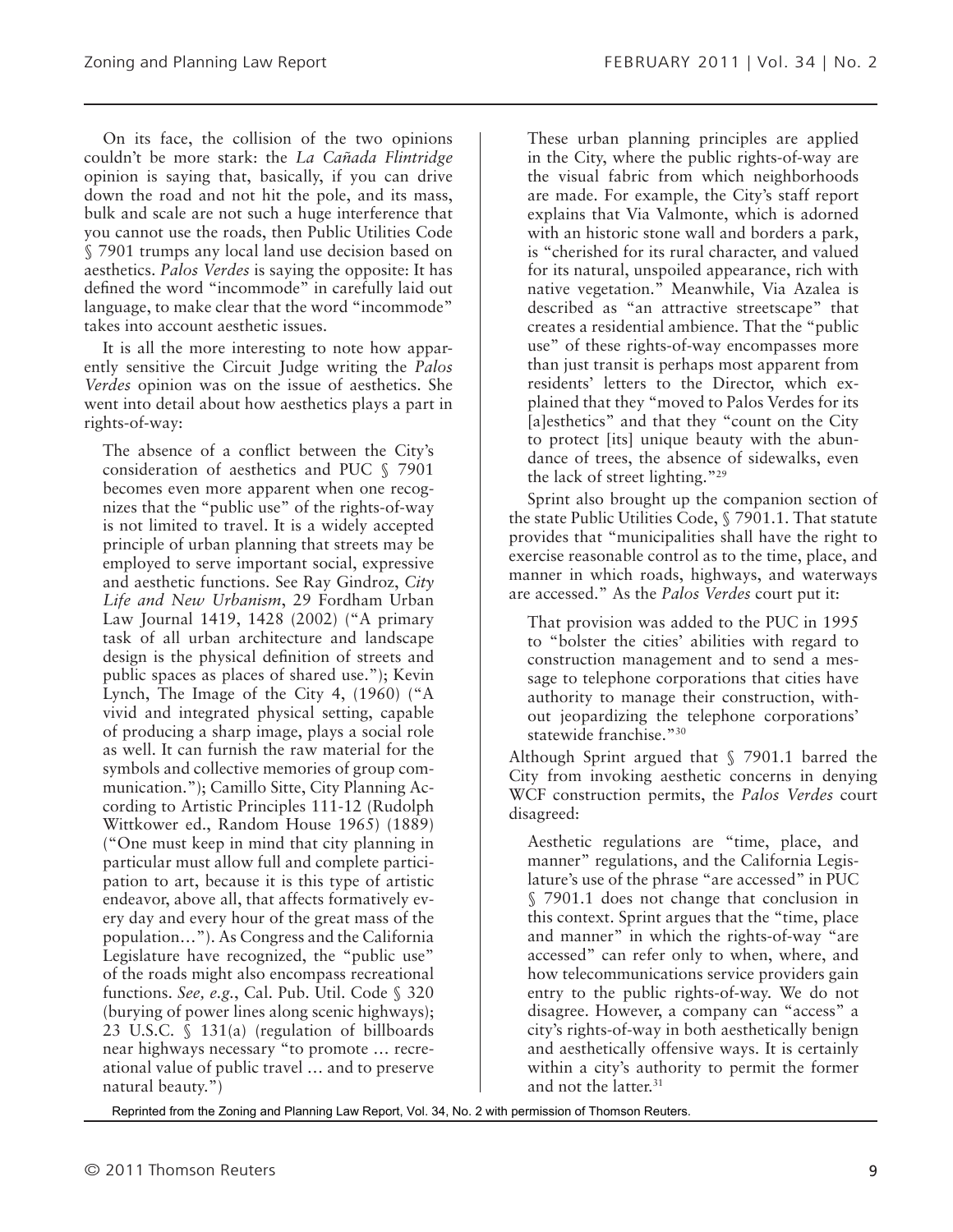The *Palos Verdes* court treated two other issues in its opinion: the specificity of the ordinance itself and this idea of an "effective prohibition" of service. Reaching back to an earlier Ninth Circuit decision originating in the State of Washington, *T-Mobile USA, Inc. v. City of Anacortes*, 32 the court wanted to make sure that the ordinance contained enough specifics as to aesthetic considerations to allow it to be objectively and reasonably applied:

Our interpretation of California law is consistent with the outcome in *City of Anacortes*, in which we rejected a  $\frac{2332(c)}{7)}$ (B)(iii) challenge to a city's denial of a WCF permit application that was based on many of the same aesthetic considerations at issue here. *City of Anacortes*, 572 F.3d at 994-95. There, the city determined that the proposed WCF would have "a commercial appearance and would detract from the residential character and appearance of the surrounding neighborhood"; that it "would not be compatible with the character and appearance of the existing development"; and that it would "negatively impact the views" of residents. [Citation omitted.] We noted that the city ordinance governing permit applications required the city to consider such factors as the height of the tower and its proximity to residential structures, the nature of uses of nearby properties, the surrounding topography, and the surrounding tree coverage and foliage. ... What was implicit in our decision in *City of Anacortes* we make explicit now: California law does not prohibit local governments from taking into account aesthetic considerations in deciding whether to permit the development of WCFs within their jurisdictions.<sup>33</sup>

The second issue, the idea of "effective prohibition," grows out of this statute:

The TCA provides that a locality's denial of a WCF permit application "shall not prohibit or have the effect of prohibiting the provision of personal wireless services." 47 U.S.C. § 332(c)  $(7)(B)(i)(II)$ . "[A] locality can run afoul of the TCA's 'effective prohibition' clause if it prevents a wireless provider from closing a 'significant gap' in service coverage." [Citation omitted.] The "effective prohibition" inquiry "involves a two-pronged analysis requiring (1) the showing of a 'significant gap' in service coverage and (2)

some inquiry into the feasibility of alternative facilities or site locations." [Citation omitted.]

[...]

 "'[S]ignificant gap' determinations are extremely fact-specific inquiries that defy any bright-line legal rule." [Citation omitted.] Yet Sprint and the district court take a bare-bones approach to this inquiry. The district court simply declared, as a matter of fact and fiat, that there was "a significant gap" in Sprint's coverage in the City. Sprint defends this factual finding on appeal, arguing that its presentation of radio frequency propagation maps was sufficient to establish a "significant gap" in coverage. We disagree.

Sprint's documentation stated that the proposed WCFs would provide "good coverage" for .2 to .4 miles in various directions. However, it remains far from clear whether these estimates were relative to the coverage available from existing WCFs or to the coverage that would be available if there were no WCFs at all[.] In any event, that there was a "gap" in coverage is certainly not sufficient to establish that there was a "significant gap" in coverage. See [MetroPCS, Inc. v. City and County of San Francisco, 400 F.3d 715, 733 n. 10 (9th Cir. 2005)] ("the relevant service gap must be truly 'significant' …'"); id. at 733 ("The TCA does not guarantee wireless service provides coverage free of small 'dead spots'…").34

*New cases indicate that, contrary to prior law, municipalities do have significant authority to regulate aesthetics relating to the installation of wireless infrastructure.*

So where does this leave us? We have a series of new cases that indicate that, contrary to prior law, municipalities do have significant authority and control to regulate their own aesthetics relating to the installation of wireless infrastructure. How are they being applied? Given the new technology of DAS systems, are the courts still supporting the application of aesthetics criteria, when now the infrastructure is smaller in scale and bulk and almost exclusively put in the public's right-of-way?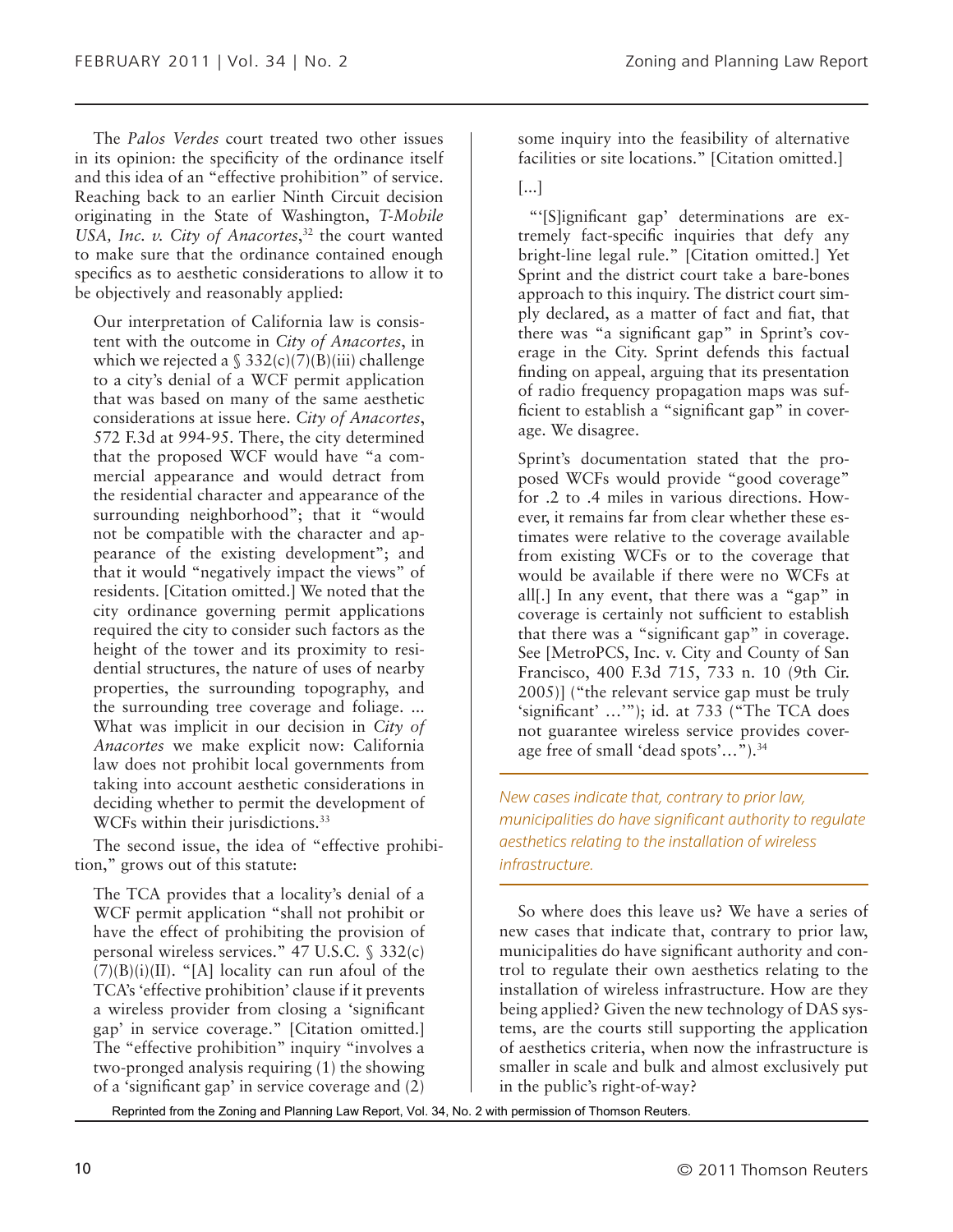The answer, apparently, is an unqualified yes. Two decisions in particular coming down in 2009 and 2010, linked in tandem, both at the trial level in the Federal courts, and both arising in California, discuss this point. They are *NewPath Networks, LLC v. City of Davis35* and *NewPath Networks, LLC v. City of Irvine, California*. 36 These cases both involved DAS system installations, and both involved installations in rights-of-way. In the *Davis* case, the court went into some detail as to the origination of a DAS system and describing the infrastructure that would be used to implement it:

A DAS is a network typically comprised of "small, low-power antennas," referred to as "nodes," connected to a "central hub" by "fiber optic cable." … Each node is located on or in light standards, traffic signals or other vertical structures[.] ... NewPath's DAS receives and transmits the wireless telephone and data communication signals of its Customer Carriers[.] … NewPath describes its DAS as a "dumb pipe," which its Customer Carriers can use to provide wireless communications to their subscribers; NewPath thus characterizes itself as a "carrier's carrier." …

NewPath's proposed DAS calls for the installation of twenty-four wireless antenna facilities ("nodes") within the City. … NewPath would construct seventeen wooden or metal poles, approximately forty-two feet high, to host nodes, while the other nodes would be placed on existing telephone or electric poles[.] … Each node would be connected to the other nodes and a central hub by fiber optic cable.37

The *Irvine* case was similar, but in that case New-Path took a more aggressive tack. NewPath in the *Irvine* case challenged the ordinance on its face rather than how it was applied. NewPath obtained a notice to proceed from the California Public Utilities Commission and then claimed that, because the Commission had given consent, *the City's authority to regulate the installation on any grounds, not just aesthetics, was superseded*.

In essence, both the *Irvine* and the *Davis* court disagreed with this argument, finding that under both the *Anacortes* case and the *Palos Verdes* case, the cities did have that authority ("Under *Palos Verdes Estates*, it is proper to deny a WCF application on aesthetic grounds."38).

But the *Irvine* court went further; it did specific factual analysis, too:

[U]nder *Anacortes* and *Palos Verdes Estates*, it is clear that Irvine had substantial evidence for its denial of the [conditional use permit.] Irvine had more than enough evidence to determine that the NewPath DAS project would have an adverse aesthetic effect on Turtle Rock. Irvine received visual simulations from NewPath of the proposed DAS nodes and attendant utility boxes and vaults….the Irvine city staff also prepared a report detailing the aesthetic impacts of the DAS project, including visual simulations of each of the 23 proposed DAS nodes… Irvine received substantial public comment at three public hearings during which many residents complained about the aesthetic impacts of the DAS project… It also received numerous letters and emails criticizing the aesthetics of the DAS project.

*Irvine also had substantial evidence for its determination that the NewPath DAS project would adversely affect property values. It received input from numerous residents that the nodes would affect Turtle Rock's desirability and decrease property values, including a petition signed by 666 residents. Several residents stated that sales of homes had either been jeopardized or lost.39*

Courts are now applying the *Palos Verdes* and *Sprint Telephony* criteria: the carriers are being told that they are going to have to comply with aesthetic criteria. To catch up, a number of municipalities are rewriting their own ordinances.

In particular, the City of Norwalk, California enacted its Interim Ordinance No. 10-1627U on March 2, 2010, imposing a moratorium on approval of permits for the installation of wireless facilities.40

Interestingly, other small towns such as Catskill, New York, are applying both aesthetic criteria and what they believe are public safety criteria, perhaps in contravention of each other. In a June 19, 2009, newspaper article in *The Daily Mail* of Catskill, New York, emergency services volunteers complained that lack of service could seriously interfere with their ability to respond to emergency situations:

 "We need cell service in Durham because we're dealing with life-and-death situations," EMS Vice President Bob Haller said. "Right now,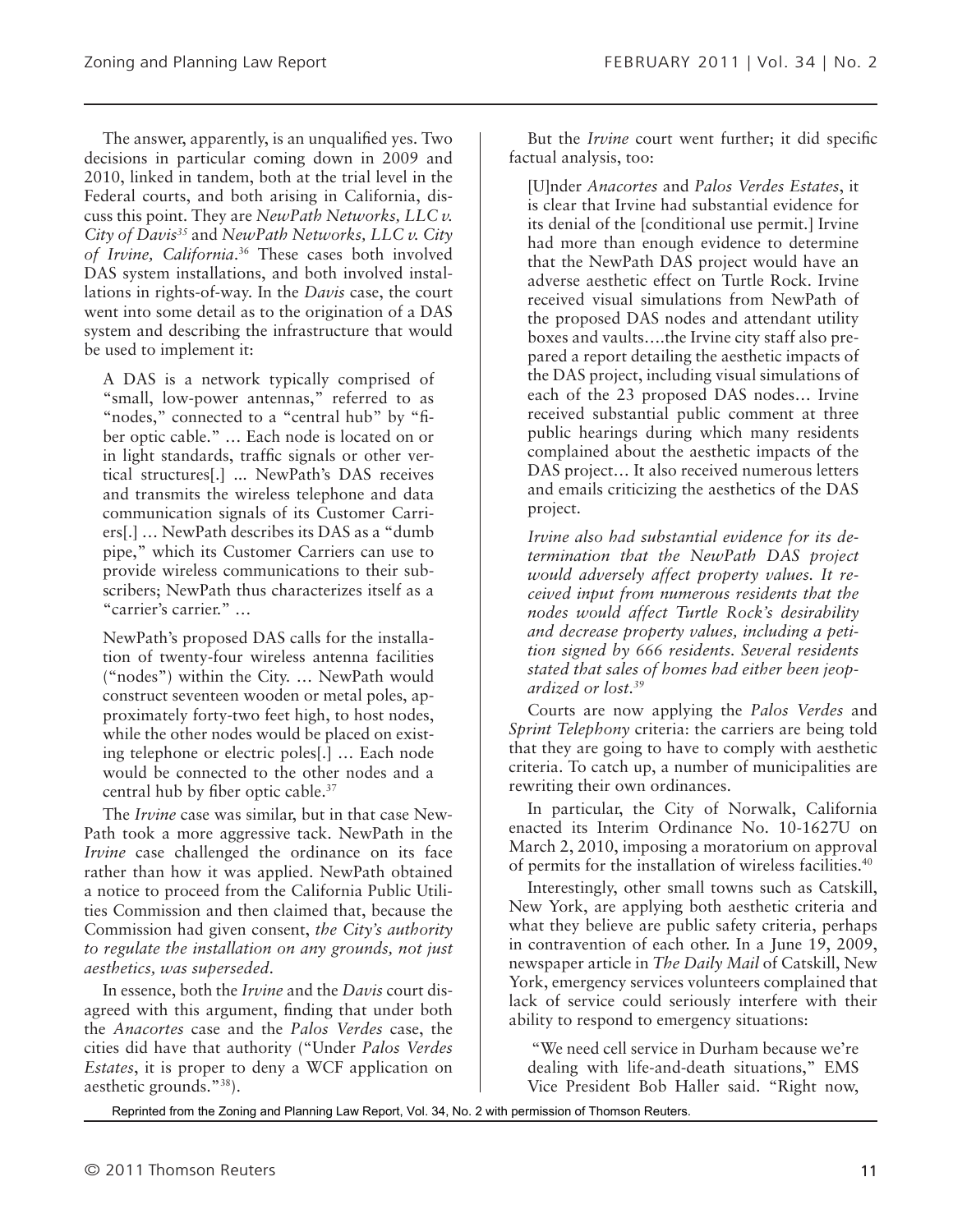cell phone contact is hit-and-miss. That has an impact on the medics, REMO and paramedics. Without reliable cell service our ability to protect the health of Durham's residents is impaired."<sup>41</sup>

Others in the Durham town board meeting that was described in the article talked about health issues and electromagnetic radiation. The *Washington Post* did a very similar article on a very similar meeting. In its article of October 2, 2010, the *Post* detailed a meeting in a suburban Fairfax County, Virginia Council of PTAs' discussion about placing cell phone towers at schools:

Schools tend to be in locations that cellphone companies find desirable (Longfellow is in the middle of a cellular "dead zone" in the Falls Church area) and often have existing structures[.] … Parents have started groups such as Gainesville-based Moms for Safe Wireless and Falls Church-based Protect Schools. At Longfellow, the proposition has agitated a group of passionate, educated parents who have collected a mountain of information—much of it inconclusive—on non-ionizing radiation. … Even though most public health agencies agree that the radio-frequency radiation exposure from the towers is significantly lower than exposure from cellphones, the infrastructure's long-term effect has caused concern. "They tell you it's absolutely safe, and safe within the FCC standard … but it's impossible to gauge the safety because Milestone doesn't provide sufficient data to determine the total RF radiation that will be generated by the specific antenna array at Longfellow," said Neil Ende, a parent of a Longfellow student. On Monday, a team of Milestone employees tried to explain the basics of wireless infrastructure to parents, some of whom resisted their efforts. Few middle school PTAs boast a more impressive pool of professional expertise. "I don't need you to explain this to me; I'm an electrical engineer," one parent said. "I'm a medical oncologist at Georgetown," another man said, by way of introduction. "I'm a telecommunications attorney," said another. "I just spoke with one of the world's foremost radiation experts in Salzburg, Austria," said Karl Polzer, co-founder of Protect Schools, who raised concerns about the effect of long-term radiation exposure.42

Lake Placid, New York, is having the same concerns;<sup>43</sup> as are Townsend, Tennessee;<sup>44</sup> Panama City, Florida;<sup>45</sup> San Jose, California;<sup>46</sup> and Merrick, New York.<sup>47</sup>

Some towns have gone as far as to enact distance limitations from residential areas, a principle that most commentators believe may inspire a legal challenge. That doesn't dissuade the residents:

The Hempstead Town Board unanimously signed off on legislation Tuesday morning that bans any new cell towers or antennas within 1,500 feet of homes or schools. During a public hearing on the new ordinance, speakers on both sides of the debate—wireless companies arguing that the ordinance was too restrictive and residents saying it needed to address further issues—urged the board to delay a vote on the new regulations. Town Supervisor Kate Murray said, however, that the time to act was now.

 "The bottom line is we know that this is a very tough piece of legislation, a great piece of protection for our residents," Murray said, later adding that although the law could be amended down the road, "the feeling of the board was that we had to pass legislation today because it is entirely too important to let it continue on."

The ordinance also states that no new cell towers or antennas can be placed within 1,500 feet of daycare centers or houses of worship.48

Grass-roots entities are also springing up to oppose the installations in public fora. The city of Burbank, California has been confronted by a citizens' group called Burbank ACTION (Against Cell Towers in Our Neighborhood), which has hosted a website and collected news articles, prepared petitions and is attending City meetings en masse regarding the content and function of wireless ordinances.<sup>49</sup>

Perhaps a viewpoint, though, that puts the conflict into perspective is one rendered by UCLA law professor Jerry Kang, who specializes in technology and communications policy. Quoted recently in an Orange Coast *Daily Pilot* news story, and asked about the DAS technology, he indicated: "You have technology that evolves really fast, and you've got existing law that's designed for the tall cell towers. … Entrepreneurs push the edges, and then the law comes in and says, wait, this is not what we expected."50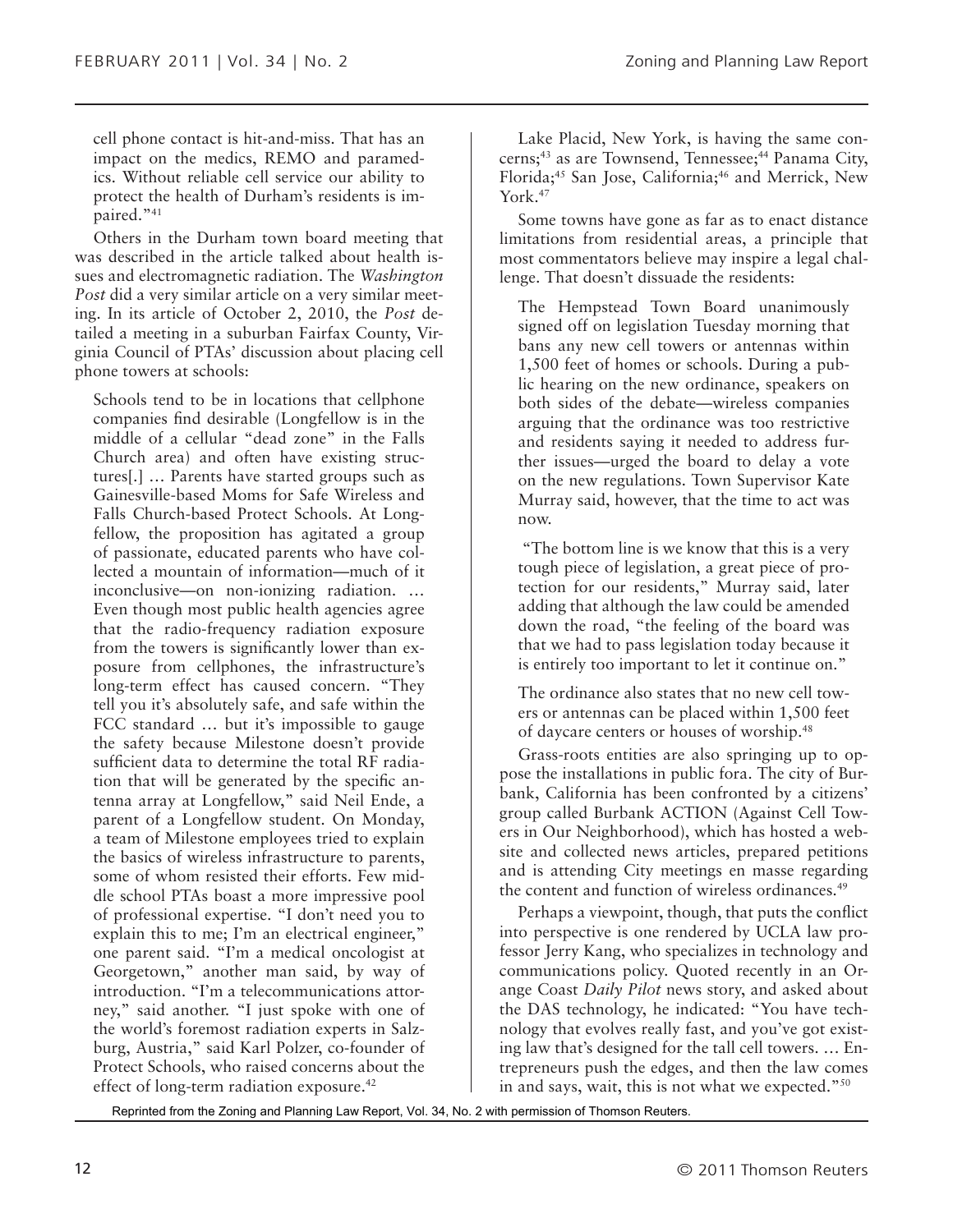*As demand increases due to the proliferation of smart phones and more complex, more data-hungry devices, so will the profit motive for installation and maintenance of Distributed Antenna Systems nodes.*

The profit motive for the installation and maintenance of these DAS "nodes" and the infrastructure that supports them isn't going to go away and, as demand increases due to the proliferation of smart phones and more complex, more data-hungry devices, so will the profit motive. The City of Scottsdale, Arizona is currently considering a proposal by NewPath Networks to build a network of 287 DAS nodes, roughly spaced every quarter-mile through central and northern portions of Scottsdale. The sites are going to be connected by 120 to 150 miles of fiber optic cable. NewPath Networks has already received 220 approvals prior to this submission; the capital investment that is needed to put in fiber optic cable and do the necessary trenching, undergrounding, and acquisition of rights-of-way to bury the cable will be sufficiently costly that NewPath, or any potential infrastructure provider, will have to know the limits and scope of what it can and can't do in attempting to install and maintain these antennae.<sup>51</sup> In some cases, NewPath's competitors have ignored or flouted approval requirements, thinking that they can profit sufficiently to justify the risk of regulatory denial. This has happened, for example, in California:

NextG ran afoul of the PUC in 2009 when it dug into the public right-of-way without a full certificate, and the Commission fined it \$200,000. Since then, NextG has obtained the necessary PUC approvals to build in the rightsof-way. … NextG rushed to install the equipment by Mallett's Laguna Beach house because the permitting process was taking too long and a competitor has already installed nodes, a company representative said at a planning commission hearing. "Just the idea that they came in without permission," Mallett said. "It was just business for them. They didn't care about how it affected us."<sup>52</sup>

One of the neighbors affected by NextG's conduct sums up succinctly the wellspring of anger and frustration that has developed as a result of the proliferation of these networks and the citizen and municipal opposition being brought to bear as a result

of it. Rose Mallett, one of the neighbors affected by NextG and its installation, also became angry at NextG's conduct:

NextG also installed an antenna and equipment near Rose Mallett's Laguna Beach home. Her front porch overlooks a row of homes and, past the roofs and under utility wires, you can clearly see a stretch of the Pacific. That was until crews hung a black box from a low utility wire. As Mallett, 60, rocked in her hammock, she couldn't get it out of her line of sight. Enraged, she called the city. What she found out surprised her even more. The company installed it without a city permit.<sup>53</sup>

The same news article quoting Rose Mallett quoted an FCC report indicating that North American Mobile customers will use 40 times more data.

Cities and their citizens will now have to be very vigilant and very vocal to prevent aesthetic intrusions; the profit motive is so great and the number of players in the arena so large that very little will stand in the way of an explosion and proliferation of antennae, nodes, and fiber optic cable. How the landscape will look across the United States in the future will be directly affected by this tug of war; it will be easy to put up these towers but hard to take them down.

#### **Notes**

- 1. Amici curiae brief of NextG Networks of California, Inc. and the DAS Forum (2009 WL 99138), filed in support of petition for certiorari filed in Sprint Telephony PCS, L.P. v. County of San Diego, 543 F.3d 571 (9th Cir. 2008), cert. denied, 129 S. Ct. 2860, 174 L. Ed. 2d 576 (2009) (emphasis added).
- 2. The DAS Forum—About Us: Who We Are; at www. thedasforum.org/about/who.php.
- 3. http://www.thedasforum.org/events/DASPelican-Hill.html.
- 4. http://en.wikipedia.org/wiki/moore's\_law.
- 5. Amici Curiae brief of NextG Networks and the DAS Forum, supra n. 1 (emphasis added).
- 6. Sprint Telephony PCS, L.P. v. County of San Diego, 543 F.3d 571 (9th Cir. 2008), cert. denied, 129 S. Ct. 2860, 174 L. Ed. 2d 576 (2009).
- 7. San Diego County Ordinance No. 9549, § 1, quoted in *Sprint Telephony*, supra n. 6, 543 F.3d at 574.
- 8. *Sprint Telephony*, supra n. 6, 543 F.3d at 575.
- 9. *Sprint Telephony*, supra n. 6, 543 F.3d at 575.
- 10. HR Rep No. 104-458, § 704, at 207-08 (1996), cited in *Sprint Telephony*, supra n. 6, 543 F.3d at 576.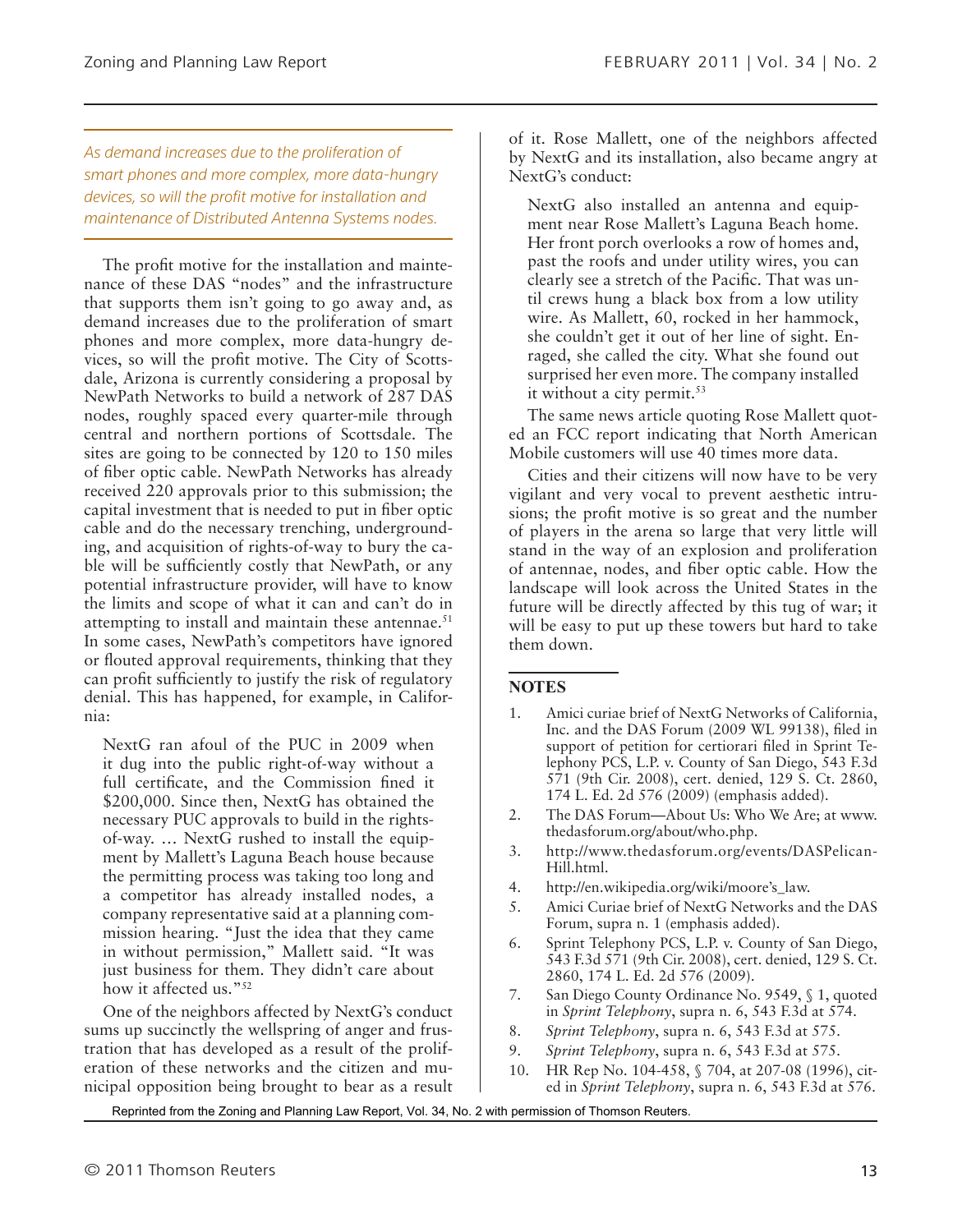- 11. *Sprint Telephony*, supra n. 6, 543 F.3d at 576 (internal quotation marks omitted).
- 12. City of Auburn v. Qwest Corp., 260 F.3d 1160 (9th Cir. 2001) (overruled by, Sprint Telephony PCS, L.P. v. County of San Diego, 543 F.3d 571 (9th Cir. 2008)).
- 13. Level 3 Communications, L.L.C. v. City of St. Louis, Mo., 477 F.3d 528 (8th Cir. 2007).
- 14. *Sprint Telephony*, supra n. 6, 543 F.3d at 578.
- 15. Brief for the United States as Amicus Curiae, Level 3 Communications, LLC, Petitioner, v. City of St. Louis, Missouri and Sprint Telephony PCS, LP, Petitioner v. San Diego County, California et al, United States Supreme Court cases numbers 08-626 and 08- 759, 2009 WL 1497821, p. 2.
- 16. Brief for the United States as Amicus Curiae, supra n. 15 at p. 6 (emphasis added).
- 17. *Sprint Telephony*, supra n. 6, 543 F.3d at 578-579 (emphasis in original).
- 18. *Sprint Telephony*, supra n. 6, 543 F. 3d at 579-580.
- 19. *Sprint Telephony*, supra n. 6, 543 F. 3d at 580.
- 20. Sprint PCS Assets, L.L.C. v. City of Palos Verdes Estates, 583 F.3d 716 (9th Cir. 2009).
- 21. City of Rancho Palos Verdes, View Restoration Summary at www.palosverdes.com/rpv/planning/ vrestoration/index.cfm.
- 22. *Sprint PCS Assets*, supra n. 20, 583 F.3d at 719-20.
- 23. *Sprint PCS Assets*, supra n. 20, 583 F. 3d at 721 n. 2.
- 24. *Sprint PCS Assets*, supra n. 20, 583 F. 3d at 720.
- 25. *Sprint PCS Assets*, supra n. 20, 583 F. 3d at 721 n. 1.
- 26. Sprint PCS Assets, L.L.C. v. City of La Cañada Flintridge, 182 Fed. Appx. 688 (9th Cir. 2006).
- 27. *Sprint PCS Assets*, supra n. 20, 583 F. 3d at 723.
- 28. *La Cañada Flintridge*, supra n. 26, 182 Fed. Appx. at 690-91.
- 29. *Sprint PCS Assets*, supra n. 20, 583 F.3d at 723-724.
- 30. *Sprint PCS Assets*, supra n. 20, 583 F. 3d at 724.
- 31. *Sprint PCS Assets*, supra n. 20, 583 F. 3d at 724-25.
- 32. T-Mobile USA, Inc. v. City of Anacortes, 572 F.3d 987 (9th Cir. 2009).
- 33. *Sprint PCS Assets*, supra n. 20, 583 F. 3d at 725.
- 34. *Sprint PCS Assets*, supra n. 20, 583 F. 3d at 727.
- 35. NewPath Networks, LLC v. City of Davis, 2010 US DIST LEXIS 40043 (E.D. Cal. 2010).
- 36. NewPath Networks, LLC v. City of Irvine, California, 2009 US DIST LEXIS 126178 (C.D. Cal. 2009).
- 37. *City of Davis*, supra n. 35, 2010 US DIST LEXIS 40043 at 8-9.
- 38. *City of Irvine*, supra n. 36, 2009 US DIST LEXIS 126178 at 54.
- 39. *City of Irvine*, supra n. 36, 2009 US DIST LEXIS 126178 at 55-56 (emphasis added).
- 40. See, e.g., City Council Agenda Report –City of Norwalk from Ernie V. Garcia, City Manager to Honorable City Council at www.ci.norwalk.ca.us/pdf/ agendas/13%20-%20urgency%20ord%20-%20 wireless%20antennas%2003-02-10.pdf.
- 41. Cell tower foes argue for alternate sites; Hilary Hawke, *The Daily Mail*, June 19, 2009 at www.thedailymail.net/articles/2009/06/20/news/news3.prt.
- 42. www.washingtonpost.com/wp-dyn/content/article/2010/10/01/AR2010100107286\_pf.html.
- 43. See, http://pressrepublican.com/0100\_news/ x877133006/cupola-cell-tower-needs-local-permit.
- 44. www.thedailytimes.com/article/20091115/ news/311159963.
- 45. www.newsherald.com/common/printer/view. php?db=newsherald&id=87498.
- 46. "Our concerns have always been that a fourth tower is too many, the height is too high, and there's no adequate screening to have the development blend in with the community," neighbor Chris Hyrne said."
- 47. www.nytimes.com/2010/08/29/realestate/29lizo. html?\_r=1&pagewanted=print ("Tina Canaris, an associate broker and a co-owner of RE/MAX Hearthstone in Merrick, has a \$999,000 listing for a high ranch on the water in South Merrick, one of a handful of homes on the block on the market. But her listing has what some consider a disadvantage: a cell antenna poking from the top of a telephone pole at the front of the 65-by-100-foot lot. …. She said cell antennas and towers near homes affected property values, adding, 'You can see a buyer's dismay over the sight of a cell tower near a home just by their expression, even if they don't say anything.'")
- 48. *Celled-Out: Hempstead Town Board Adopts Strict Regulations on New Wireless Equipment*, by Ryan Bonner; Merrick Patch; Merrick.patch.com/articles/ celled-out-hempstead-town-board-adopts-strict-regulations-on-new-cell-towers.
- 49. See, e.g., http://sites.google.com/site/nocelltowerinourneighborhood.
- 50. Orange Coast *Daily Pilot*; "Cell towers get poor reception from community" by Mike Reicher; www.dailypilot.com/news/tn-dpt-0725-cell-20100724,0,3681468,print,story.
- 51. See, e.g., www.scottsdaleaz.gov/projects/interest/ newpath\_networks.asp.
- 52. "Cell towers get poor reception from community," Orange Coast *Daily Pilot*; Mike Reicher, July 23, 2010 at www.dailypilot.com/news/tn-dpt-0725 cell-20100724,0,2872935.story.
- 53. "Cell towers get poor reception from community," supra n. 52.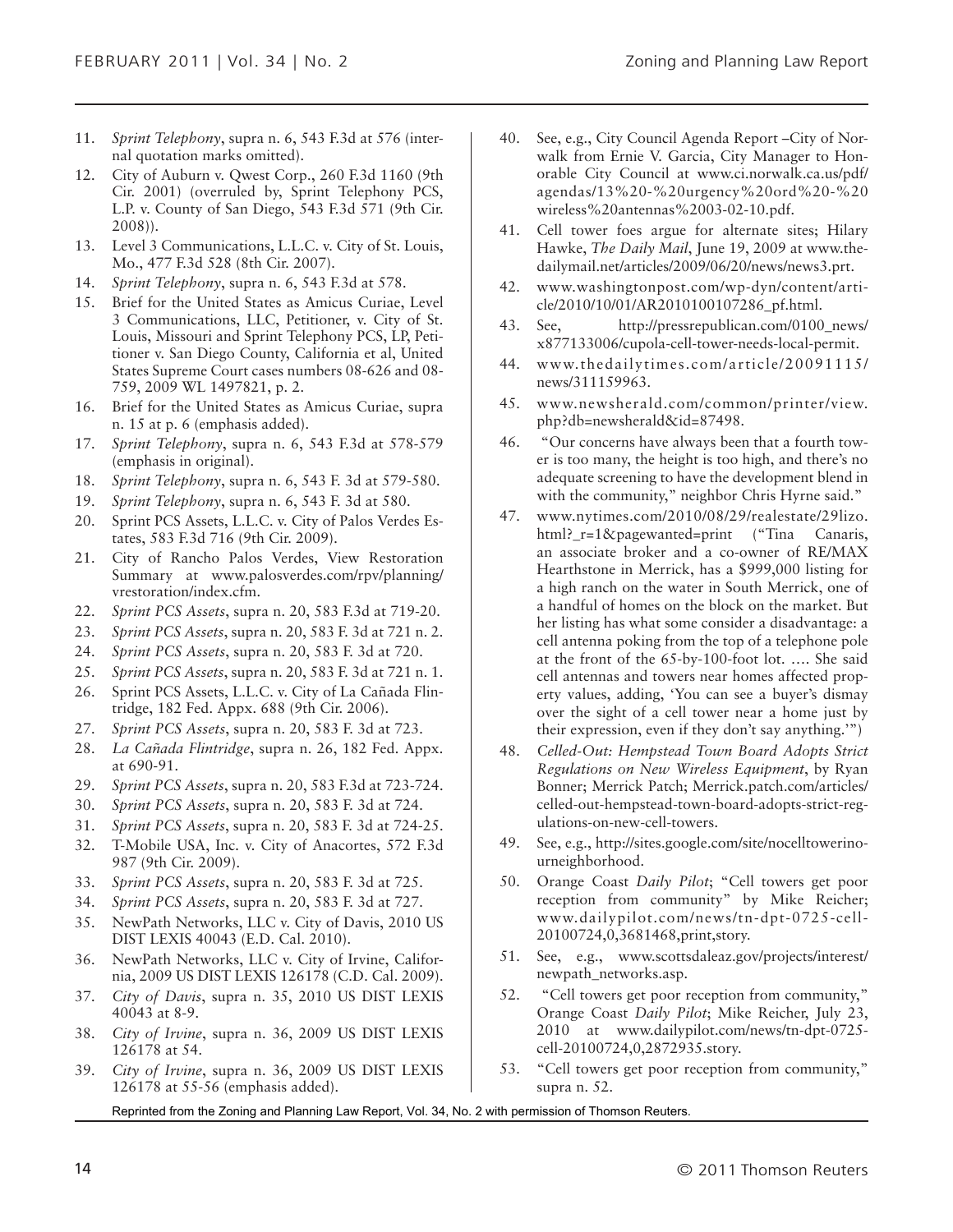# OF RELATED INTEREST

Discussion of matters related to the subject of the above article can be found in:

Am. Jur. 2d, Zoning and Planning §§391, 895

Salkin, American Law of Zoning §§25:1 et seq.

Zeigler, Rathkopf's The Law of Zoning and Planning §§79:18 to 79:24

Kmiec and Turner, Zoning and Planning Deskbook § 3:5

See also Foster, The Better Part of Valor Is Co-Location: Recent Developments in Judicial Review of Land Use Regulation of Cellular Telecommunications Facilities under the Telecommunications Act of 1996, 42 Urb. Law. 595 (Summer 2010)

## RECENT CASES

### Ninth Circuit holds city's ban on tattoo parlors violated First Amendment.

The municipal code of the City of Hermosa Beach, California effectively banned tattoo parlors from the City by not including them in a list of allowed commercial uses. Johnny Anderson sued the City in federal court under 42 U.S.C.A. § 1983, alleging that the City's ban on tattoo parlors was facially unconstitutional under the First and Fourteenth Amendments. The district court granted summary judgment to the City, holding that the act of tattooing was not protected under the First Amendment and that, in view of the health risks inherent in operating tattoo parlors, the City had a rational basis for prohibiting them.

On appeal, the U.S. Court of Appeals for the Ninth Circuit reversed. The court noted that tattooing is purely expressive activity, then it is entitled to full First Amendment protection, subject only to reasonable "time, place, or manner" restrictions. On the other hand, if tattooing is merely conduct that contains an expressive element, it can be restricted under the test set forth in *U. S. v. O'Brien*, 391 U.S. 367, 88 S. Ct. 1673, 20 L. Ed. 2d 672 (1968). In its analysis, the court examined tattoos themselves, the process of tattooing, and the business of tattooing.

There seems to be, said the court, little dispute that a tattoo itself is pure First Amendment "speech." The fact that a tattoo is engrafted onto a person's

skin rather than drawn on paper has no significance for First Amendment purposes.

The court then considered whether the process of tattooing is purely expressive activity, and held that it is. The court noted that neither the U.S. Supreme Court nor the Ninth Circuit has ever drawn a distinction, for First Amendment purposes, between the process of creating a form of pure speech (such as writing or painting) and the product of such processes. As with writing or painting, the tattooing process is inextricably intertwined with the purely expressive product (the tattoo), and is itself entitled to First Amendment protection. The fact that the customer ultimately controls what tattoo is created makes no difference, said the court, because the tattooist applies his creative talents as well.

Finally, the court held that even the business of tattooing qualifies as purely expressive activity. The court cited various cases in which the sales of paintings, or the giving of speeches for compensation, were held to be protected speech.

The court then turned to whether the City's ban withstood scrutiny as a reasonable "time, place or manner" restriction on speech. The court noted that the City's ban did not involve the content of the regulated speech. However, said the court, the ban was substantially broader than necessary to further the City's concerns with the health and safety concerns implicated by tattooing. The contention by the City that it did not have the resources to adequately monitor tattoo parlors did not justify an outright ban, said the court, because the provision of such resources was within the City's control; a total ban cannot be imposed on protected First Amendment Activity simply because of the government's failure to provide the resources it thinks are necessary to regulate it.

The court went on to say that even if the City's regulation were narrowly tailored to serve its health and safety interest, it would fail because it did not leave open ample alternative channels for communication of the information imparted by a tattoo. Temporary tattoos, or the wearing of t-shirts carrying a message, are not like a tattoo, said the court. *Anderson v. City of Hermosa Beach*, 621 F.3d 1051 (9th Cir. 2010).